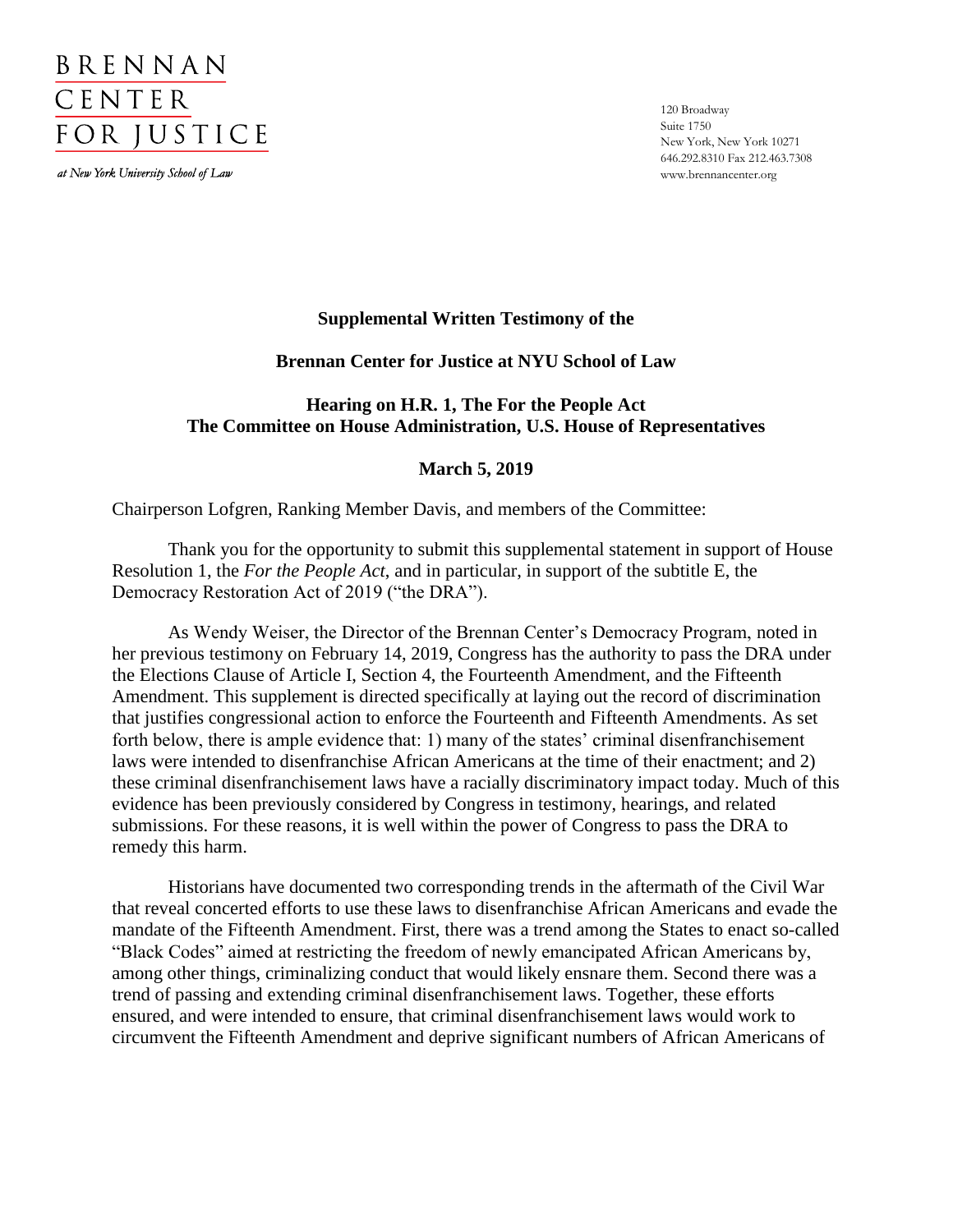the right to vote. The following sources<sup>1</sup> lay out and provide context for these Reconstruction Era trends:

MICHELLE ALEXANDER, THE NEW JIM CROW 28 (2012)

- DOUGLAS A. BLACKMON, SLAVERY BY ANOTHER NAME: THE RE-ENSLAVEMENT OF BLACK PEOPLE IN AMERICA FROM THE CIVIL WAR TO WORLD WAR II (2008)
- ERIC FONER, RECONSTRUCTION 199-205 (2002)
- ERIN KELLEY, BRENNAN CTR. FOR JUSTICE, RACISM AND FELONY DISENFRANCHISEMENT (2017), [https://www.brennancenter.org/sites/default/files/publications/Disenfranch](https://www.brennancenter.org/sites/default/files/publications/Disenfranchisement_History.pdf) [isement\\_History.pdf](https://www.brennancenter.org/sites/default/files/publications/Disenfranchisement_History.pdf)

ALEXANDER KEYSSAR, THE RIGHT TO VOTE 162 and Table A.15 (2000)

JEFF MANZA & CHRISTOPHER UGGEN, LOCKED OUT: FELON DISENFRANCHISEMENT AND AMERICAN DEMOCRACY 55–58 (2006)

Shadman Zaman, Note, *Violence and Exclusion: Felon Disenfranchisement as a Badge of Slavery*, 46 COLUM. HUM. RTS. L. REV. 233 (2015)

It was no accident that these trends developed side-by-side. There is significant evidence from a number of states, from Alabama and Virginia to New York and Florida, that criminal disenfranchisement provisions were intended to disenfranchise African Americans and that they were often designed with "Black Codes" in mind. That is, states often tailored the list of disenfranchising crimes to correspond to the crimes that they believed African Americans were more likely to be convicted of under the discriminatory criminal justice systems developed during this time. A number of researchers have chronicled this evidence, in some cases in statespecific reports:

- Benno Schmidt, *Principle and Prejudice: The Supreme Court and Race in the Progressive Era. Part 3: Black Disfranchisement from the KKK to the Grandfather Clause*, 82 Colum. L. Rev. 835 (1982)
- Angela Behrens, Christopher Uggen, and Jeff Manza, *"Ballot Manipulation and the 'Menace of Negro Domination': Racial Threat and Felon Disfranchisement in the United States, 1850-2002,"* 109 AM. J. SOC. 559 (2003)

Helen Gibson, Felons and the Right to Vote in Virginia: A Historical Overview, 91 VA. NEWSL., Jan. 2015, at 1

 $\overline{a}$ 

<sup>&</sup>lt;sup>1</sup> For the convenience of the reader, we divide these sources roughly according to the type of evidence they contain, but it is worth noting that many of these sources provide research and support that is relevant to a number of the themes we describe.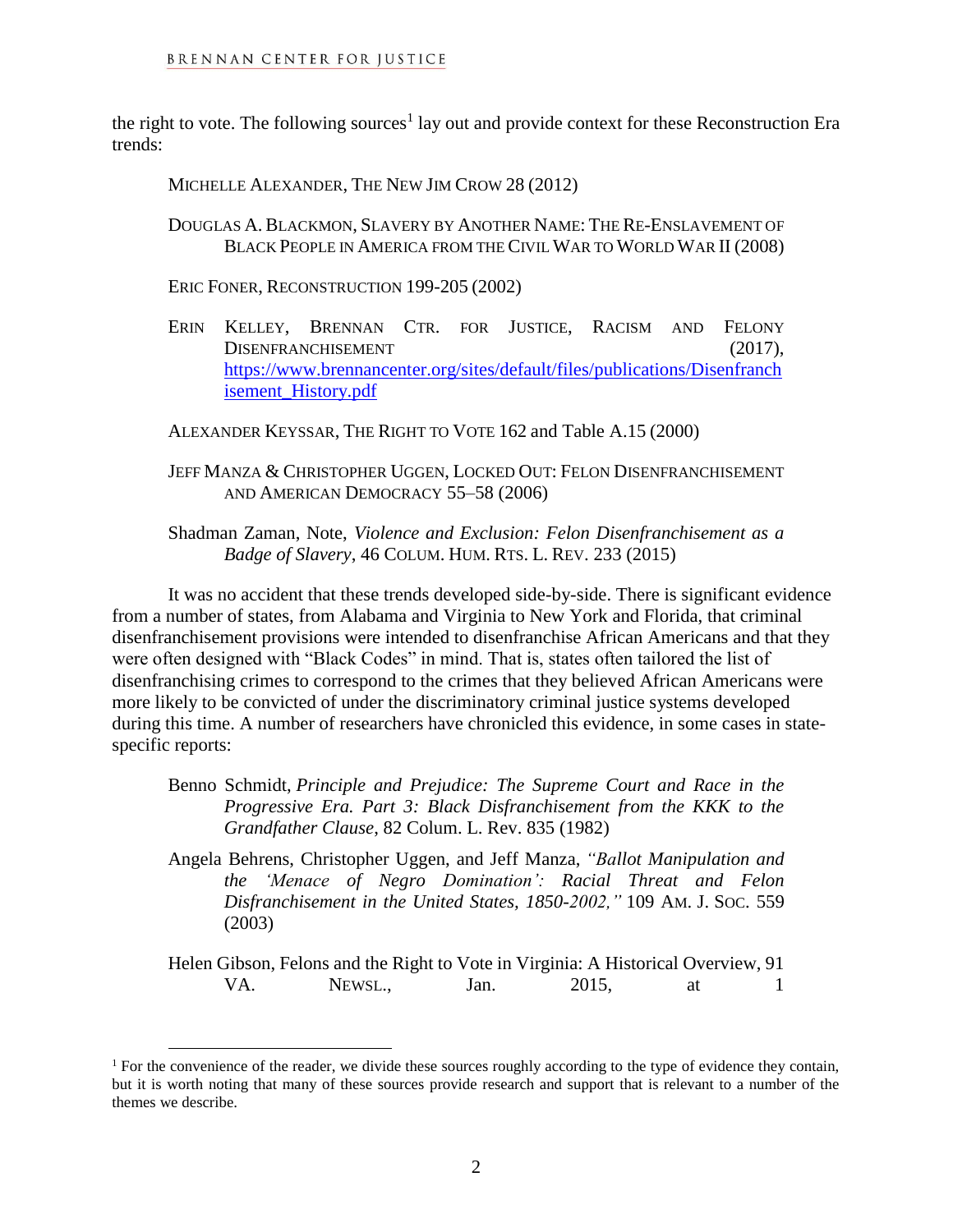[https://vig.coopercenter.org/sites/vig/files/VirginiaNewsLetter\\_2015\\_V91-](https://vig.coopercenter.org/sites/vig/files/VirginiaNewsLetter_2015_V91-N1.pdf) [N1.pdf](https://vig.coopercenter.org/sites/vig/files/VirginiaNewsLetter_2015_V91-N1.pdf)

- PIPPA HOLLOWAY, LIVING IN INFAMY: FELON DISFRANCHISEMENT AND THE HISTORY OF AMERICAN CITIZENSHIP 21 (2013)
- Marc Mauer, *Felon Disenfranchisement: A Policy Whose Time Has Passed?*, 31 HUMAN RIGHTS, Winter 2004, at 16 (2004)
- Andrew L. Shapiro, *Challenging Criminal Disenfranchisement under the Voting Rights Act: A New Strategy*, 103 YALE L.J. 537 (1993)
- ERIKA L. WOOD, BRENNAN CTR. FOR JUSTICE, FLORIDA: AN OUTLIER IN DENYING VOTING RIGHTS (2016), [http://www.brennancenter.org/sites/default/files/publications/Florida\\_Voti](http://www.brennancenter.org/sites/default/files/publications/Florida_Voting_Rights_Outlier.pdf) [ng\\_Rights\\_Outlier.pdf](http://www.brennancenter.org/sites/default/files/publications/Florida_Voting_Rights_Outlier.pdf)
- ERIKA L. WOOD ET AL., JIM CROW IN NEW YORK (2010), [http://www.brennancenter.org/sites/default/files/legacy/publications/JIMC](http://www.brennancenter.org/sites/default/files/legacy/publications/JIMCROWNY_2010.pdf) [ROWNY\\_2010.pdf](http://www.brennancenter.org/sites/default/files/legacy/publications/JIMCROWNY_2010.pdf)

Felony disenfranchisement continues to this day to have the intended effect of disproportionately disenfranchising people of color, largely because our nation's criminal justice system is still racially discriminatory. The research below demonstrates both the structural inequality of the criminal justice system and the disparity it causes in the impact of felony disenfranchisement. The disparity is seen across the country and has persisted since the eras of Reconstruction and Jim Crow. In some states, such as Kentucky, Tennessee, Kansas, and Wyoming, and among some demographic sub-groups, such as Black men, the numbers are even more stark.

- ACLU, OUT OF STEP WITH THE WORLD: AN ANALYSIS OF FELONY DISENFRANCHISEMENT IN THE U.S. AND OTHER DEMOCRACIES 3 (2006), [http://www.aclu.org/images/asset\\_upload\\_file825\\_25663.pdf](http://www.aclu.org/images/asset_upload_file825_25663.pdf)
- Alfred Blumstein, *Racial Disproportionality of U.S. Prison Populations Revisited*, 64 U. COLO. L. REV. 743 (1993)
- JAMIE FELLNER & MARC MAUER, THE SENTENCING PROJECT & HUMAN RIGHTS WATCH, LOSING THE VOTE: THE IMPACT OF FELONY DISENFRANCHISEMENT LAWS IN THE UNITED STATES (1998), [http://www.sentencingproject.org/tmp/File/FVR/fd\\_losingthevote.pdf](http://www.sentencingproject.org/tmp/File/FVR/fd_losingthevote.pdf)
- HUMAN RIGHTS WATCH, TARGETING BLACKS: DRUG LAW ENFORCEMENT AND RACE IN THE UNITED STATES 19 (2008), http://www.hrw.org/reports/2008/us0508/us0508webwcover.pdf
- R.A. Lenhardt, *Understanding the Mark: Race, Stigma, and Equality in Context,* 79 N.Y.U. L. REV. 803 (2004)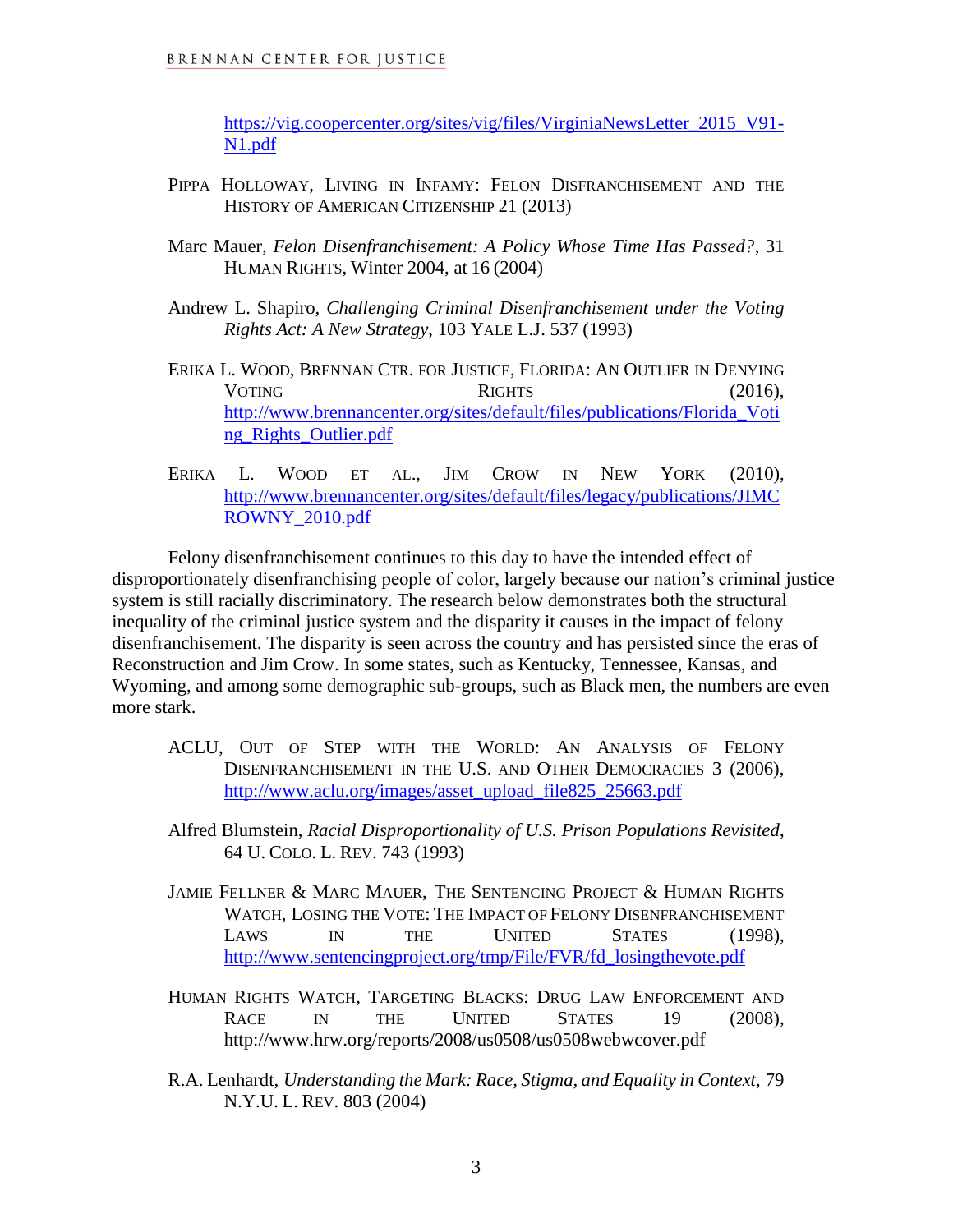- MARC MAUER & RYAN S. KING, UNEVEN JUSTICE: STATE RATES OF INCARCERATION BY RACE AND ETHNICITY 3 (2007), [http://www.sentencingproject.org/Admin/Documents/publicatins/rd\\_stater](http://www.sentencingproject.org/Admin/Documents/publicatins/rd_stateratesofincbyraceandethnicity.pdf) [atesofincbyraceandethnicity.pdf](http://www.sentencingproject.org/Admin/Documents/publicatins/rd_stateratesofincbyraceandethnicity.pdf)
- THE SENTENCING PROJECT, IOWA AND FELONY DISENFRANCHISEMENT (2005), [https://web.archive.org/web/20131019085622/http://www.sentencingproje](https://web.archive.org/web/20131019085622/http:/www.sentencingproject.org/doc/publications/fd_iowa.pdf) [ct.org/doc/publications/fd\\_iowa.pdf](https://web.archive.org/web/20131019085622/http:/www.sentencingproject.org/doc/publications/fd_iowa.pdf)
- Christopher Uggen et al., The Sentencing Project, 6 Million Lost Voters: State-Level Estimates of Felony Disenfranchisement, 2016 (2016), [https://www.sentencingproject.org/wp-content/uploads/2016/10/6-Million-](https://www.sentencingproject.org/wp-content/uploads/2016/10/6-Million-Lost-Voters.pdf)[Lost-Voters.pdf](https://www.sentencingproject.org/wp-content/uploads/2016/10/6-Million-Lost-Voters.pdf)

Finally, not only does this burden fall more heavily on people of color in the first instance, it diminishes the political voices of entire communities. The research below suggests that criminal disenfranchisement laws decrease turnout in affected communities even among people not formally disenfranchised. The article by Eric Plutzer explains that people's voting behavior is learned from an influenced by that of their parents, which may be one of the reasons for this ripple effect.

- Melanie Bowers & Robert R. Preuhs, *Collateral Consequences of a Collateral Penalty: The Negative Effect of Felon Disenfranchisement Laws on the Political Participation of Nonfelons,* 90 SOC. SCI. Q. 722 (2009)
- Aman McLeod et al., *The Locked Ballot Box: The Impact of State Disenfranchisement Laws on African American Voting Behavior and Implications for Reform*, 11 VA. J. SOC. POL'Y & L. 66, 77-78 (2003)

Eric Plutzer, *Becoming a Habitual Voter: Inertia, Resources, and Growth in Young Adulthood*, 96 AM. POL. SCI. REV. 41, 43 (Mar. 2002)

In addition to the published historical and quantitative research described above, a number of courts have examined evidence and made findings consistent with this record of race discrimination. A non-exhaustive list of these decisions is below. Most of these cases concern challenges to felon disenfranchisement laws (although one, *Ratliff v. Beale*, is a disgraceful nineteenth century endorsement of Mississippi's intentional race discrimination).

*Hunter v. Underwood*, 471 U.S. 222 (1985)

- *Johnson v. Governor of State of Fla.*, 353 F.3d 1287, 1296 (11th Cir. 2003), *vacated*, 405 F.3d 1214 (11th Cir. 2003) (en banc)
- *Farrakhan v. Gregoire*, No. CV-96-076-RHW, 2006 WL 1889273, at \*6 (E.D. Wash. 2009), *rev'd on other grounds*, 623 F.3d 990 (9th Cir. 2010) (en banc)

*Ratliff v. Beale*, 20 So. 865, 868 (Miss. 1896)